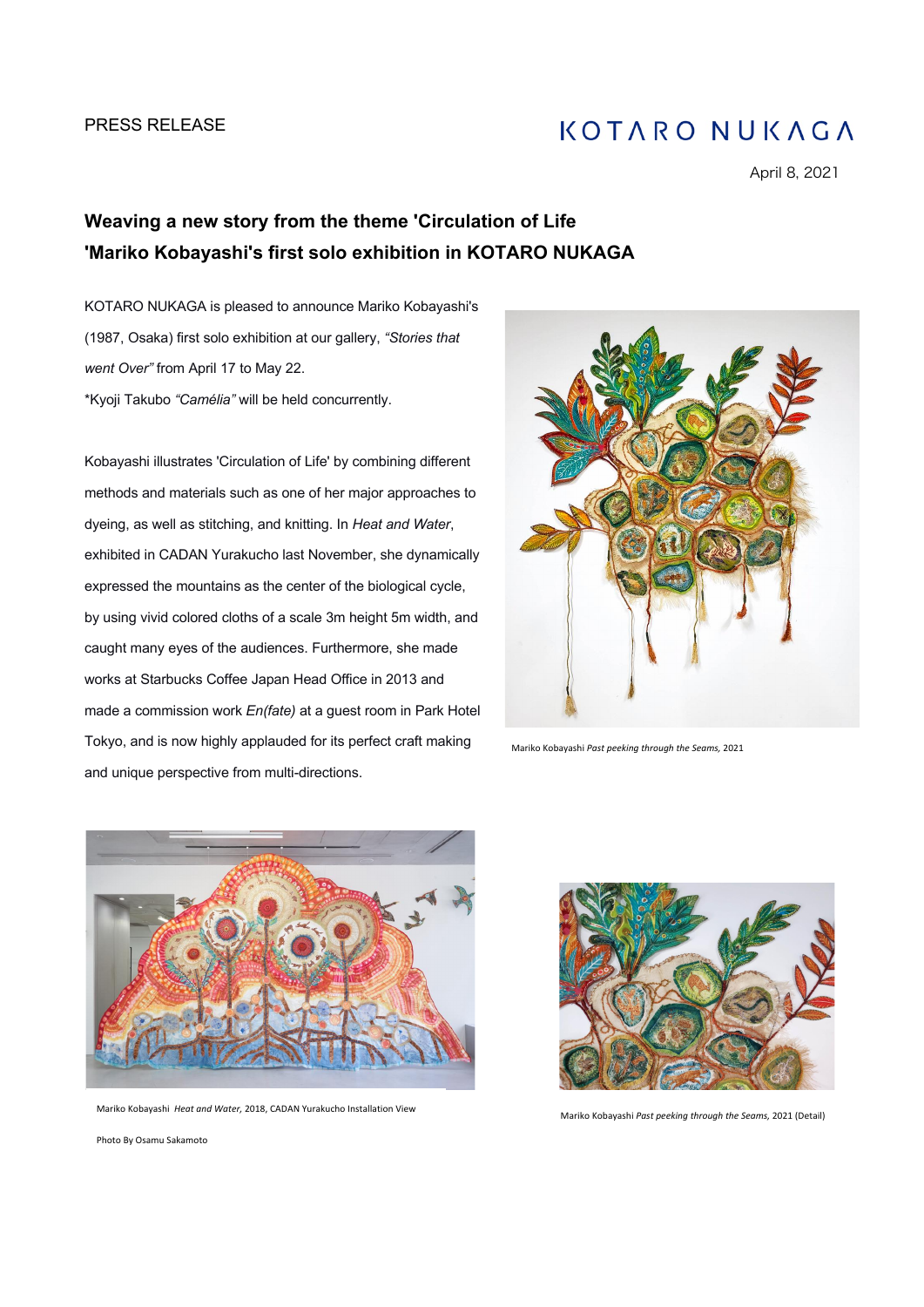Kobayashi starts her creation from small questions raised in her daily life, and her process is as if she is unfolding the birth of her surrounding world. A death of someone or something close to you, for example. The dead body returns to earth and becomes the seedbed of the next life. Then the pollen and seeds fallen from a tribute flower will grow and pass its baton to the next life. In thinking of this obvious truth, it makes Kobayashi question her own being. We can see Kobayashi's approach, like awe or a strong wish, towards life from her working process; she puts death not as an end, but as the beginning of a new life story, and carefully weave them together. Within the endless life cycle that started far behind in the past, and continues forever in the future, each of us is just a small passing point. Yet, we create artificial objects sometimes without even noticing. Having questions and being hesitant in leaving them to the next generation is reflected in her conscientious decision-making in selecting natural materials that return to the soil.

When we think of the time and story that will start beyond today, we realize those worlds were already spreading below our feet. We live our life, feeling as if the time from birth to death is linear. At the end of our linear time, all beings return to earth. Earth is the warm place nurtured by all the dead.Every year a corps of leaves layer above one another making its muck, and the soil will turn over by the roots of green, then the birds will drop some seeds with their excrement, and finally, it will begin to sprout.In that world, things combine gently together, recapitulate, and spread deeply in circles like tree rings, not in a linear form with an end.

------------------------------------------------------------------------------------------------------------

By etching the thin skin of the 'Cycle of Life' emerging by its immense time, what shall we create in this world?

Mariko Kobayashi

Our exhibition title *"Stories that went Over"* implies two meanings: the story portraying us today on top of an immense number of ancestors' lives, and the stories of the future lives after we finish our role and go back to earth. Kobayashi, known for using the whole exhibition space and understanding features of different spaces, will now bring the thin skin of the 'Cycle of Life' into shape, and weave a new story here.

------------------------------------------------------------------------------------------------------------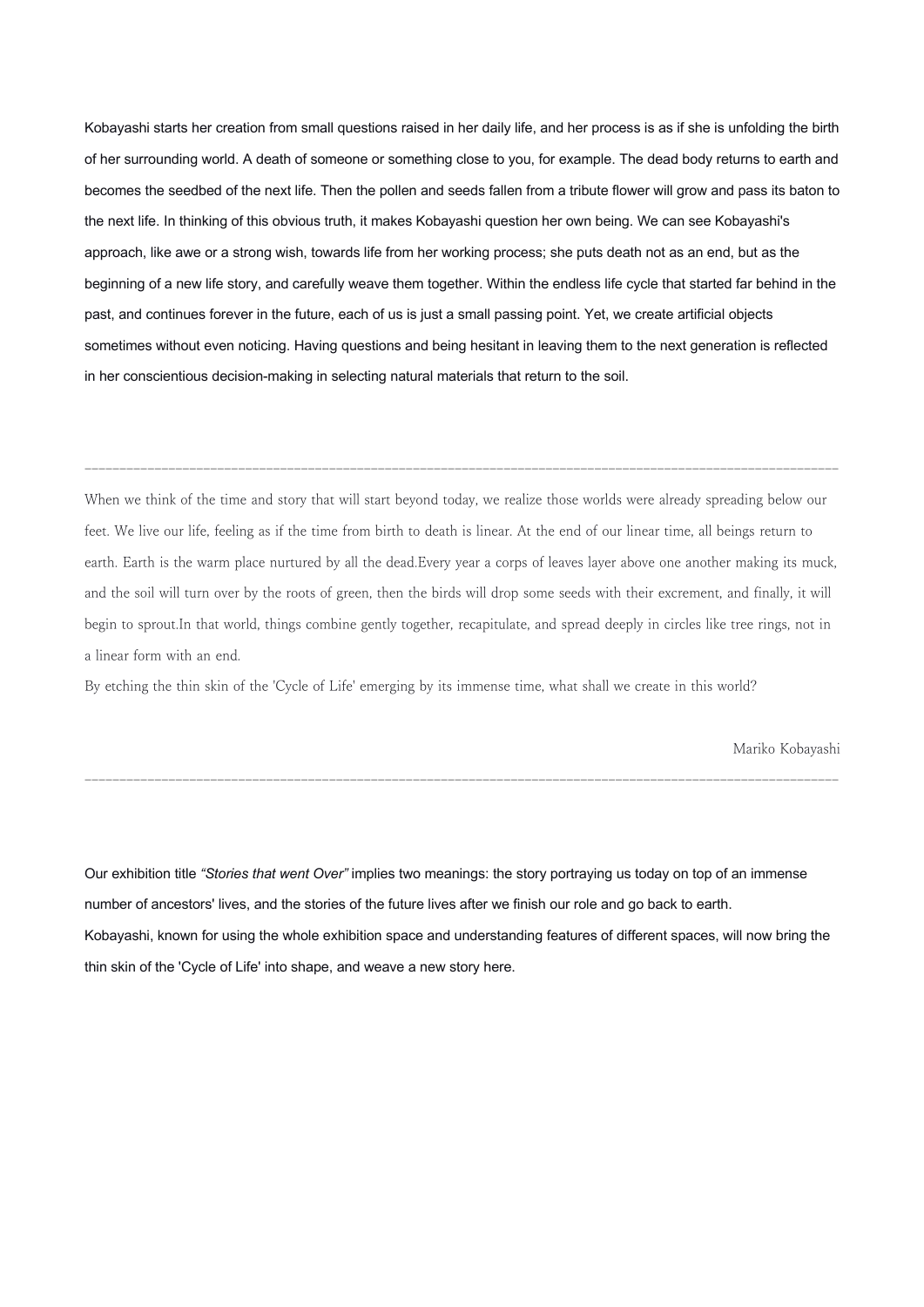#### **ARTIST**

Mariko Kobayashi (1987 Born in Osaka, Based in Saitama) depicts different connections that exist in the world by utilizing textile techniques such as weaving, dyeing, knitting, and stitching. Her artistic concept is based on the awareness of being conscious in the present moment, as we continue our life as mortal beings. Kobayashi's work traces the long journey of how the flesh, the physical body that separates humans and animals, returns to the earth and continues a new life after reincarnation. Her exploration attempts to unravel essential form of life, which is rendered in chaos created by overlaying colors and shapes of different materials.

2012 Masters of Fine Arts [Textile design], Tama Art University, Tokyo, Japan

#### **EXHIBITION DETAILS**

Mariko Kobayashi "*Stories that went Over"* April 17, 2021 - May 22 11:00−18:00 (Tue-Sat) \*Closed on Sun, Mon and Public Holidays

### **VENUE**

KOTARO NUKAGA TERRADA Art Complex 3F, 1-33-10 Higashi-Shinagawa, Shinagawa-ku, Tokyo, 140-0002 Japan \*Gallery hours and other information are subject to change

#### **WORKS**





Mariko Kobayashi The Ancient Mountain, 2012 Mariko Kobayashi Madoromi(drowsing), 2021